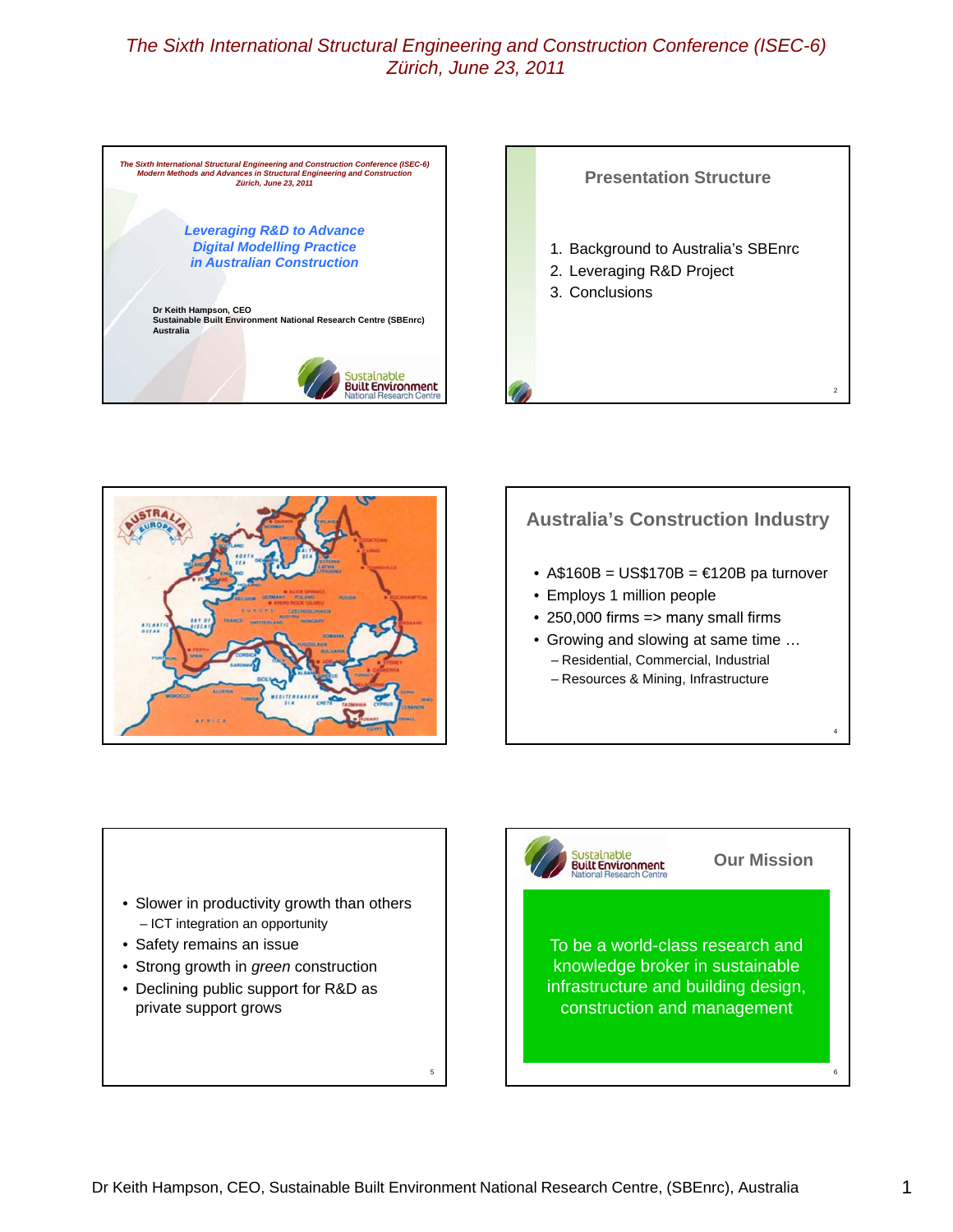









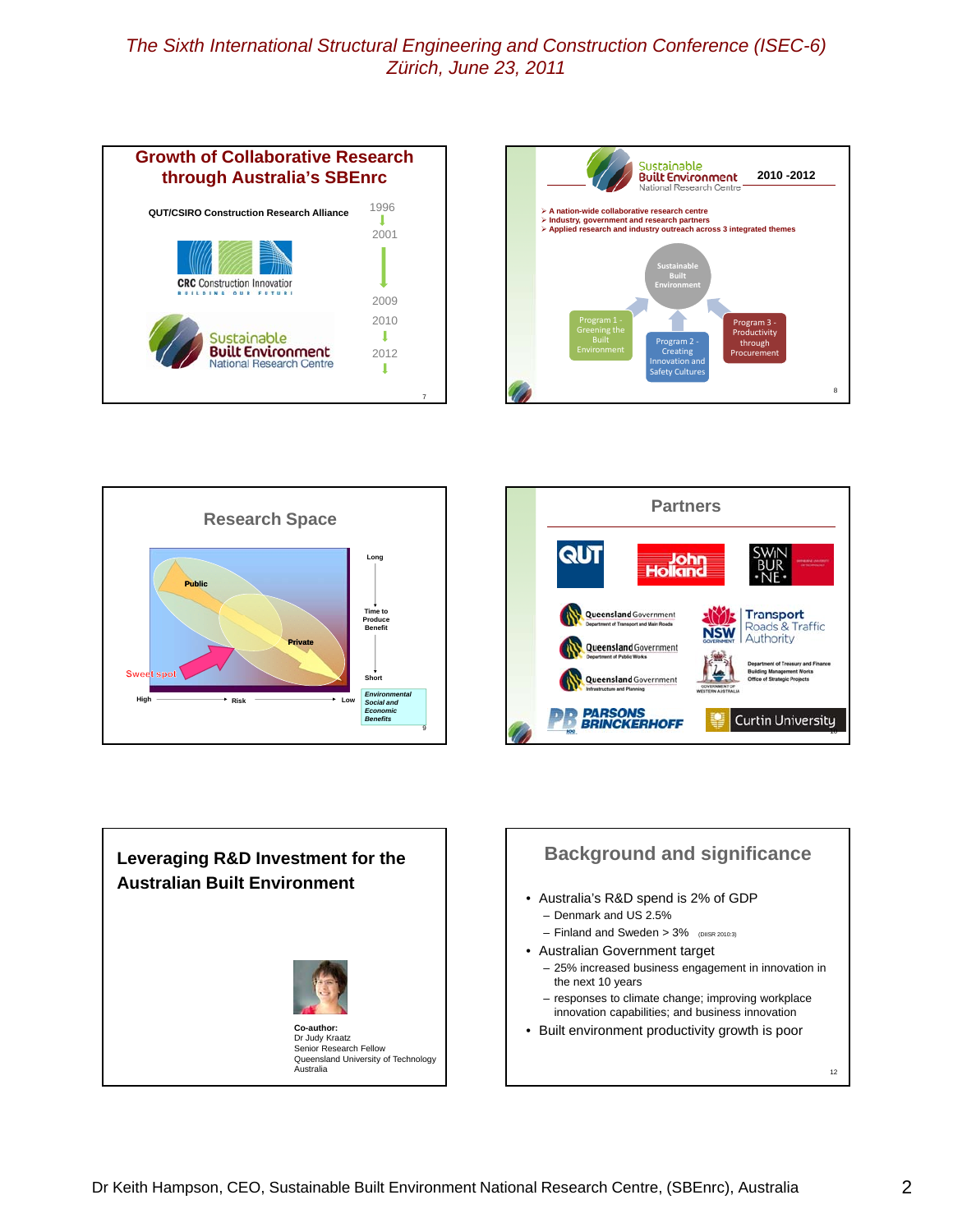13

#### **The Project …**

- 1. Audit R&D investment in the Australian built environment since 1990
- 2. Examine impact of research and innovation in public and private organisations (case studies)
- 3. Develop a strategic roadmap assess industry future that R&D will respond to and help shape
- 4. Devise policy to maximise the value of R&D investments to public and private organisations







## **Digital Modelling**

- Tracking integration efforts into design/construction/asset management
- buildingSMART and industry associations e.g. Australian Institute of Architects (AIA)
- Queensland Government (QDPW) + others
- *Technology*, *process* and *policy* implications



17